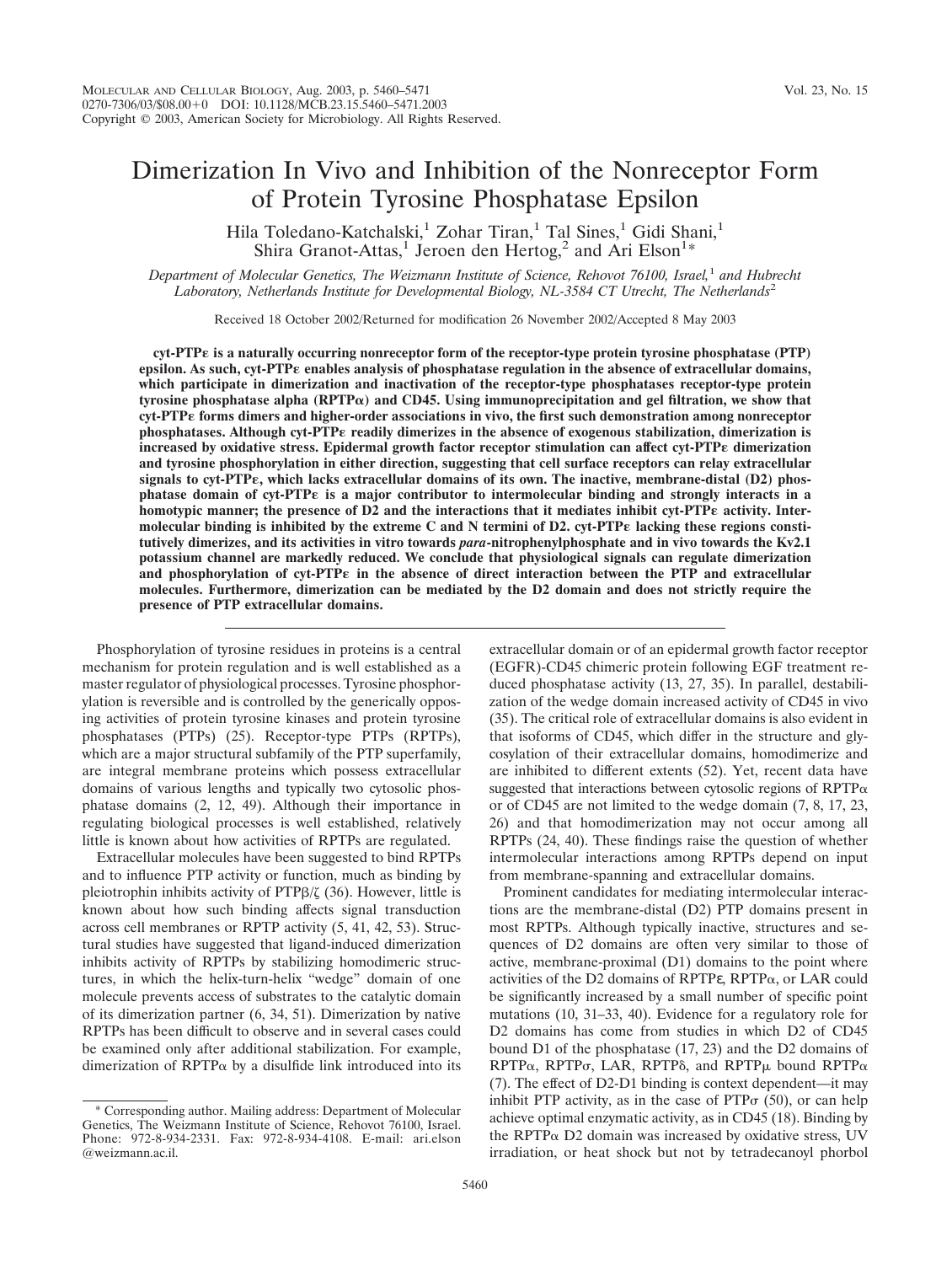acetate, serum, or EGF treatment (8), suggesting that distinct physiological signals can affect dimerization. In all, the high degree of conservation of D2 domains and their participation in molecular interactions strongly indicate that these domains have significant regulatory roles, although many details of how this is achieved are missing.

PTP epsilon (PTPε) exists as a small group of four proteins produced by the single PTPε gene. The two most prevalent are the receptor-type (RPTPε) and non-receptor-type (cyt-PTPε) forms, each the product of a distinct PTPε mRNA species. p67 and p65 PTPε are shorter molecules that are expressed together with either RPTPε or cyt-PTPε and whose production is regulated at the levels of translation and posttranslational processing (16, 20, 21, 29, 39, 45). RPTPε supports the transformed phenotype of Neu-induced mammary epithelial tumor cells, most likely by activating Src (14, 15, 19). The same PTPε isoform can also down-regulate insulin receptor signaling in BHK cells (1, 38). cyt-PTPε dephosphorylates and inactivates the Kv1.5 and Kv2.1 voltage-gated potassium channels in Schwann cells in vivo, in correlation with reduced myelination of sciatic nerves in young PTPε-deficient mice (43). Other roles for PTPε include inhibition of JAK-STAT signaling in M1 leukemia cells (46, 47), suppression of endothelial cell proliferation (48), and ensuring proper functioning of mouse macrophages (44).

Structural differences between RPTPε and cyt-PTPε are limited to their N termini; the extracellular and transmembranal domains of RPTPε are replaced in cyt-PTPε by a stretch of 12 hydrophilic amino acid residues. Downstream sequences, including the two tandem PTP domains, are identical in both molecules. As a result RPTPε is an integral membrane protein and cyt-PTPε is predominantly cytosolic, although some cyt-PTPε molecules can be found in association with the cell membrane and in the nucleus (16, 21, 28). cyt-PTPε is therefore an unusual naturally occurring non-receptor-type PTP with two catalytic domains. As such it enables us to address the question of whether membrane-spanning and extracellular domains and direct input from extracellular events are in fact required for dimerization in vivo, in the context of a naturally occurring molecule.

In this study we use coimmunoprecipitation and gel filtration to show that cyt-PTPε very readily forms homotypic dimers and higher-order associations in vivo. This significant basal selfassociation can be further affected by EGFR activation or increased oxidative stress, indicating that dimerization can be up- or down-regulated by physiological events. These findings also indicate that extracellular events can influence cyt-PTPε dimerization indirectly, by mediation of cell surface molecules such as the EGFR. We demonstrate that the inactive cyt-PTPε D2 domain is crucial in mediating interactions between cyt-PTPε molecules and that this domain strongly interacts in a homotypic manner and inhibits cyt-PTPε activity. We also show that, in the context of the entire cyt-PTPε molecule, the extreme N and C termini of the D2 domain act to inhibit dimerization. Accordingly, cyt-PTPε lacking either or both D2 termini constitutively dimerizes and exhibits significantly reduced activity in vitro towards *para*-nitrophenylphosphate (PNPP) and in vivo towards the Kv2.1 potassium channel in cells. We conclude that physiological events can regulate dimerization and phosphorylation of cyt-PTPε by a mechanism

involving D2 and without requiring direct input from extracellular molecules.

### **MATERIALS AND METHODS**

**DNA constructs.** cDNAs of cyt-PTPε, RPTPε, Kv2.1, and Y527F Src in the pcDNA3 plasmid (Invitrogen) were described previously (21, 43). The following cDNAs were derived from mouse cyt-PTPε by PCR and site-directed mutagenesis and cloned into pcDNA3:  $D1 + 12$  (amino acid residues 1 to 394, numbering as in the sequence with accession number U36758),  $D2 + 12$  (residues 1 to 12 linked to residues 360 to 642), D2 (residues 360 to 642), D2-N (residues 381 to 642), D2-C (residues 360 to 620), D2-N,C (residues 381 to 620),  $\Delta N$  (full-length cyt-PTPε [residues 1 to 642] from which residues 360 to 380 had been deleted),  $\Delta C$  (residues 1 to 620), and  $\Delta N$ , C (residues 1 to 620, from which residues 360 to 380 had been deleted). Constructs were tagged with either FLAG or hemagglutinin (HA) at their C termini and were sequenced prior to use. EGFR cDNA was a generous gift of Yosef Yarden.

**Cell culture.** NIH 3T3 and 293 human embryonic kidney cells were grown in Dulbecco modified Eagle medium (Gibco-BRL), supplemented with 10% fetal calf serum (Gibco-BRL), 2 mM glutamine, 50 U of penicillin/ml, and 50  $\mu$ g of streptomycin/ml. Transfections were done by the calcium phosphate technique (11) or with the Lipofectamine reagent (Invitrogen). 293 cells stably expressing Kv2.1 were generated by transfection of cells with Kv2.1 cDNA followed by selection in 1.5 mg of G-418/ml. Ras-transformed NIH 3T3 cells were produced by transfecting NIH 3T3 cells with EJ-Ras cDNA. Cells were maintained in medium containing 0.5% fetal calf serum until foci of transformed cells arose, which were then pooled. In some studies 293 cells were transfected with  $1 \mu$ g of EGFR cDNA, grown in 0.1% serum for 24 h, and then stimulated with 100 ng of EGF (Sigma)/ml as indicated in Fig. 2. When used, 10 mM *N*-acetylcysteine was added to medium containing  $0.1\%$  serum during the last 12 to 14 h of incubation prior to EGF stimulation. In other cases cells in regular growth medium were treated with  $1 \text{ mM } H_2O_2$  for  $10 \text{ min }$  and lysed and processed immediately.

**Protein analysis.** Cells were washed with phosphate-buffered saline and lysed in cold buffer A (50 mM Tris-Cl [pH 7.5], 100 mM NaCl, 1% Nonidet P-40), containing protease inhibitors  $[1 \text{ mM } N$ -( $\alpha$ -aminoethyl)benzene-sulfonyl fluoride, 40  $\mu$ M bestatin, 15  $\mu$ M E64, 20  $\mu$ M leupeptin, 15  $\mu$ M pepstatin; Sigma]. For analysis after EGF and  $H_2O_2$  treatments buffer contained also 0.5 mM sodium pervanadate. For immunoprecipitation 0.5 to 1 mg of total cell protein was mixed with anti-FLAG M2 affinity beads (Sigma) or with  $3 \mu l$  of antiphosphotyrosine antibodies (Transduction Laboratories) coupled to protein A-Sepharose beads for 2 to 4 h at 4°C, followed by four extensive washes with radioimmunoprecipitation assay buffer. Sodium dodecyl sulfate-polyacrylamide gel electrophoresis (SDS-PAGE) and blotting were performed as described previously (20). In control experiments where known, graded amounts of protein were subjected to SDS-PAGE and blotting, the intensities of signals obtained were proportional in a linear fashion to the different amounts of antigen loaded on the gel. Primary antibodies used in this study included polyclonal anti-PTPε (15), anti-Kv2.1 (Alomone), anti-HA (Santa Cruz), monoclonal anti-v-Src (Calbiochem), antiphosphotyrosine (Transduction Laboratories, clone PY20, or Santa Cruz, clone PY99), anti-FLAG (M2, Sigma), and anti-EGFR (Sigma).

Analysis of cyt-PTP<sub>&</sub> by gel filtration. Cells were lysed in buffer A, after which lysates were centrifuged for 10 min at 13,000  $\times$  *g* and for 60 min at 100,000  $\times$  *g* to remove all insoluble material. One milligram of protein was fractionated at 4°C on a Superdex 200 gel-filtration column (Pharmacia), previously equilibrated with running buffer (phosphate-buffered saline supplemented with 5% glycerol and protease inhibitors). The column was run at a constant flow rate of 0.5 ml/min, and fractions of 0.3 ml were collected until all loaded protein had flowed through. Equal portions of each fraction were resolved by SDS-PAGE, blotted, and probed with anti-PTPε antibodies to determine the distribution of cyt-PTPε among the fractions. Molecular mass standards (listed in the legend to Fig. 3) were fractionated under the same conditions, enabling estimation of molecular mass of the various fractions by semilogarithmic curve fitting.

**Purification of PTPε and activity assay.** FLAG-tagged cyt-PTPε was expressed in 293 cells. Following anti-FLAG precipitation, beads underwent three extensive washes in buffer B (20 mM HEPES [pH 7.6], 100 mM KCl, 0.5 mM EDTA, 0.4% Nonidet P-40, 20% [vol/vol] glycerol) and two rinses in buffer 54K (50 mM Tris-Cl [pH 7.9], 150 mM NaCl, 0.5% Triton X-100). Bound material was specifically eluted by incubating the beads at 30°C for 3 min in an equal volume of TBS buffer (20 mM Tris-Cl [pH 7.35], 150 mM NaCl) containing 1 mg of FLAG peptide (Sigma)/ml and 0.1 mM EGTA. Phosphatase activity of the eluted material was assayed in 96-well plates in reaction mixtures containing equal amounts of PTPs in 5 to 15  $\mu$ l of eluate and 200  $\mu$ l of assay buffer (50 mM morpholineethanesulfonic acid [pH 7.0], 0.5 mg of bovine serum albumin/ml, 10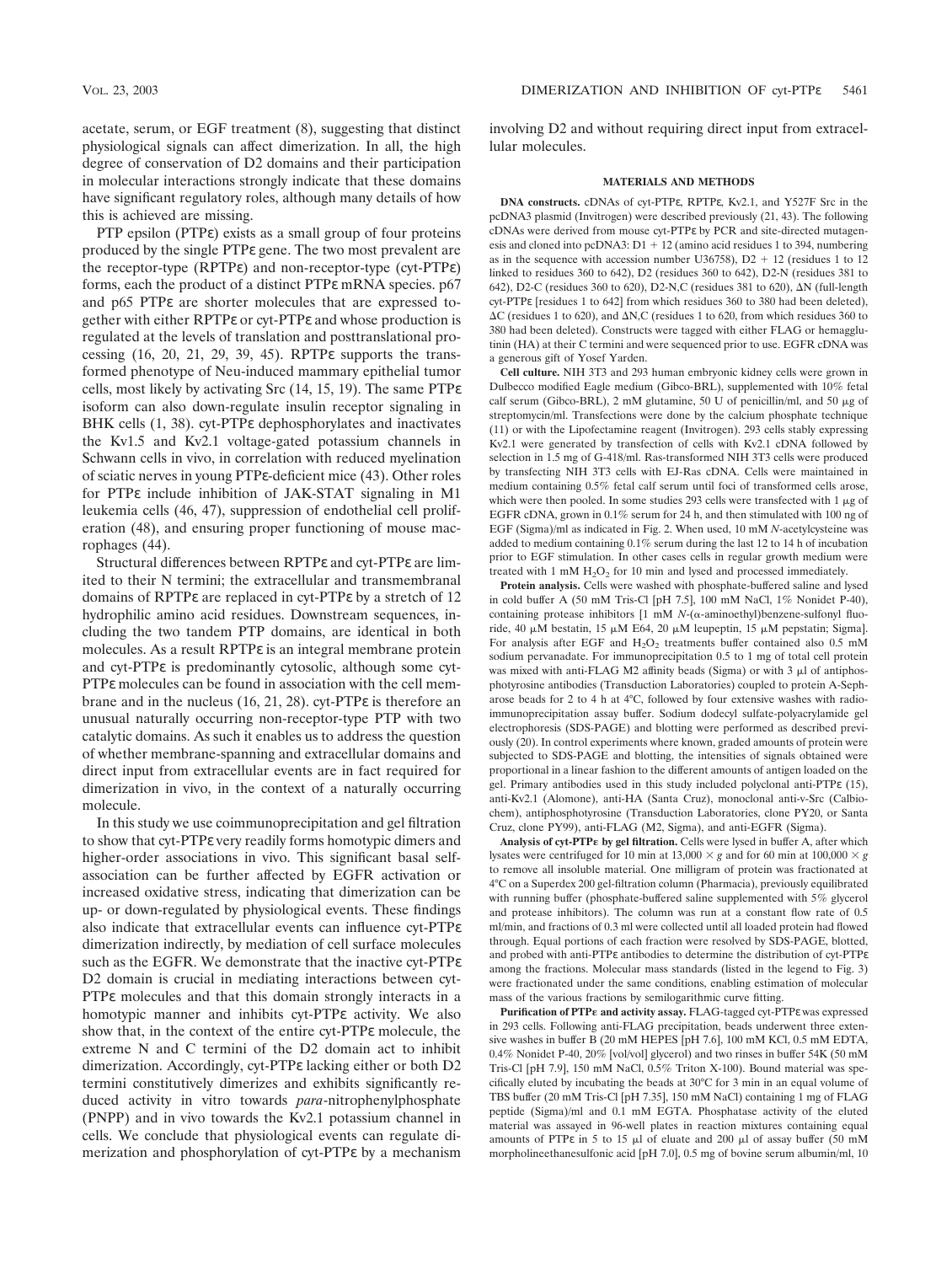mM PNPP). Activity was measured by monitoring the increase in absorption at 405 nm for an hour at room temperature, during which absorption was linear with time. Negative controls included reaction mixtures containing eluates prepared from mock-transfected cells or reaction mixtures containing cyt-PTPε to which 0.5 mM sodium pervanadate had been added; phosphatase activity in these controls was negligible. Activity measured was normalized to the relative amount of PTPε actually present in each eluate as determined by protein blotting.

# **RESULTS**

**RPTP and cyt-PTP form homotypic interactions in vivo.** In order to determine whether RPTPε or cyt-PTPε can form homotypic interactions in vivo, we expressed HA- and FLAGtagged versions of either protein in 293 cells. These and other constructs used throughout this study are shown schematically in Fig. 1A. Following immune precipitation of FLAG-tagged molecules, the presence of coprecipitated HA-tagged molecules was determined by blotting the precipitate with anti-HA antibodies. As seen in Fig. 1B, HA-RPTPε readily coprecipitated with FLAG-RPTPε, and similar results were obtained with FLAG- and HA-tagged cyt-PTPε. This result indicates that the divergent N termini of both molecules do not prevent intermolecular homotypic associations from being formed. Similar results were obtained when the antibodies were reversed, i.e., by immunoprecipitation with HA and probing with FLAG antibodies (data not shown). RPTPε and cyt-PTPε could be coprecipitated with each other (data not shown), indicating that formation of heterotypic interactions among PTPε molecules is not dependent upon the two molecules having identical N termini. This last result is primarily of mechanistic importance, since the expression patterns of RPTPε and cyt-PTPε in cells and tissues rarely overlap (16). In separate experiments comparison of the fraction of HA-cyt-PTPε molecules that coprecipitated with a given fraction of precipitated FLAG-cyt-PTPε molecules indicated that 12 to 25% of cyt-PTPε molecules were involved in homotypic associations in unstimulated cells. In contrast with RPTP $\alpha$  (8, 27), PTP $\varepsilon$  coimmunoprecipitation was detected with ease; chemical crosslinkers or engineered disulfide links were not required throughout these studies.

**cyt-PTP dimerization is affected by EGFR signaling and oxidative stress.** In order to examine whether cellular signaling processes can affect the degree of dimerization of cyt-PTPε, we examined cyt-PTPε following EGF stimulation in 293 cells. Basal levels of cyt-PTPε dimers—evident as coprecipitation of HA- and FLAG-tagged cyt-PTPε—were observed in the cells prior to EGF stimulation (Fig. 2A). Massive autophosphorylation of the EGFR was evident within the first 5 min following stimulation, attesting to activation of the receptor by EGF (Fig. 2A). In parallel, a clear and reproducible 39% decrease in cyt-PTPε dimerization was noted 5 min following EGF treatment; dimerization levels rose to prestimulation values 10 min following application of EGF and rose to 310% of control values at 60 min poststimulation (Fig. 2A and B). Similar results were also obtained in NIH 3T3 cells, in which exogenous cyt-PTPε was expressed at lower levels (Fig. 2C). Decrease in dimerization at 5 min and its increase at 60 min were detected also in 293 cells that had been pretreated with the reactive oxygen species scavenger *N*-acetylcysteine, suggesting that effects of EGFR stimulation in this system are most likely not mediated by reactive oxygen species (Fig. 2E). Interest-





в



FIG. 1. cyt-PTPε and RPTPε form homodimers in vivo. (A) Schematic diagrams of PTPε proteins used in this study. Indicated are the 12 N-terminal residues unique to cyt-PTPε (N), the D1 and D2 PTP domains, and the site of HA or FLAG tag addition (T). Dashed lines denote deleted sequences. (B) 293 cells were transfected with HA- and FLAG-tagged RPTPε (R), after which FLAG-tagged RPTPε was precipitated. (Left) (top) Coprecipitated HA-RPTPε; (middle) precipitated FLAG-RPTPε; (bottom) HA-RPTPε present in cell lysates. Right panels show similar experiments for cyt-PTPε (cyt). NS, nonspecific bands; Ig, immunoglobulin. Size markers are in kilodaltons.

ingly, stimulation of the EGFR also affected cyt-PTPε phosphorylation (Fig. 2A). Phosphorylation was virtually undetectable before stimulation; 5 min after application of EGF, when dimerization was at its lowest, cyt-PTPε phosphorylation was significantly increased. At 60 min, when dimerization was maximal, phosphorylation levels had significantly decreased although they were still slightly higher than baseline levels. We conclude that extracellular events can indirectly influence cyt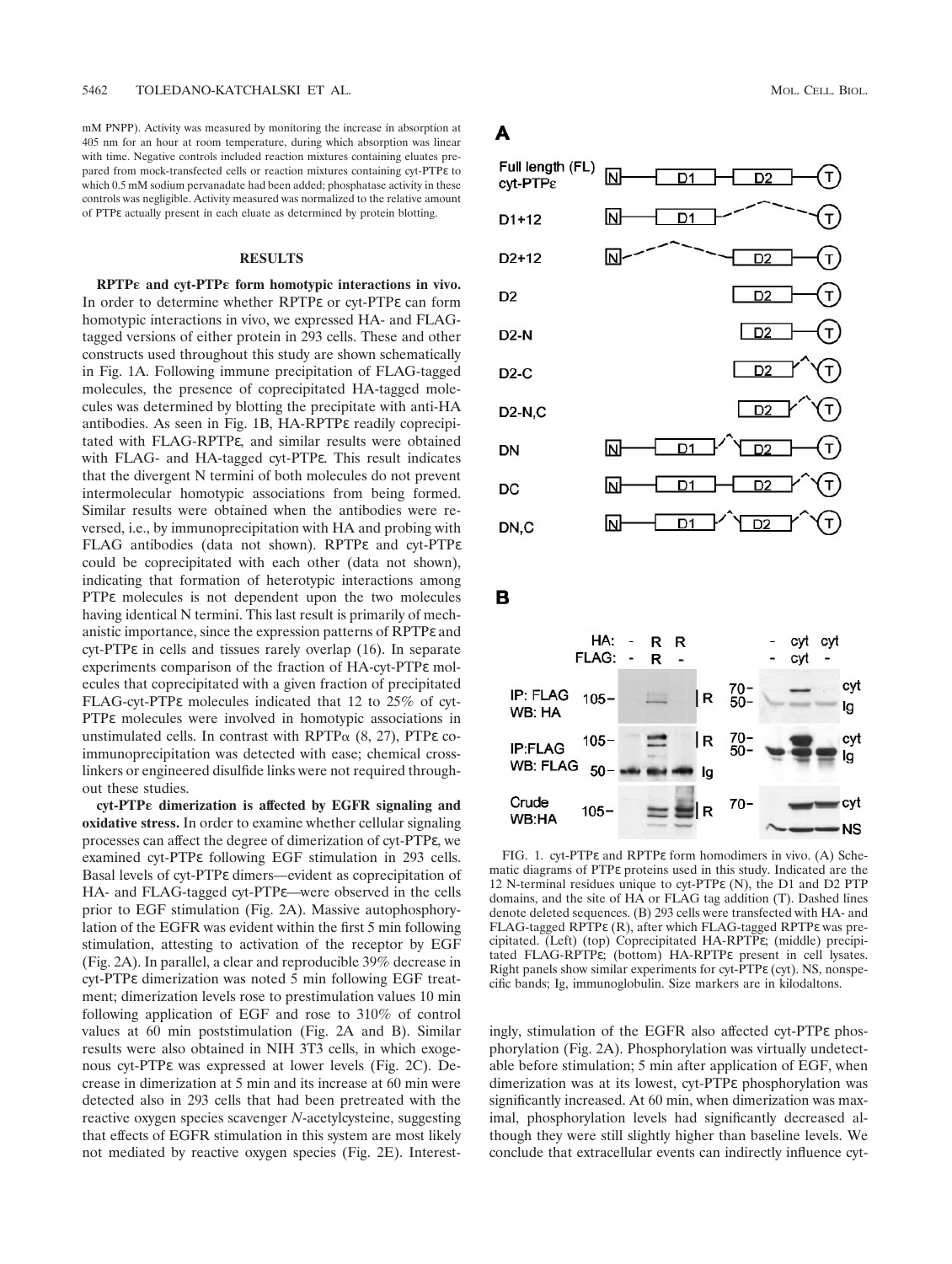A



в

FIG. 2. EGFR signaling and oxidative stress affect cyt-PTPε dimerization. (A) EGFR stimulation affects cyt-PTPε phosphorylation and dimerization. 293 cells transfected with the EGFR and cyt-PTPε were treated with EGF for the times indicated. (Top) Dimerization of cyt-PTPε following EGF treatment, assayed as for Fig. 1B; (second from top) cyt-PTPε tyrosine phosphorylation; (third and fourth from top) immunoprecipitated FLAG-cyt-PTPε and expression of HA-cyt-PTPε, respectively; (fifth from top) phosphorylation of cell proteins—mostly EGFR autophosphorylation—following EGF treatment; (bottom) expression levels of the EGFR in transfected cells. M, mock-transfected cells. (B) Bar diagram showing dimerization of cyt-PTPε at 5 and 60 min following application of EGF, relative to 0 min; results are from four and six independent experiments, respectively. Coprecipitated HA-cyt-PTPε amounts were normalized to amounts of FLAG-cyt-PTPε actually precipitated. \*,  $P = 0.0286$ , and \*\*,  $P = 0.0022$ , both by the Mann-Whitney test. (C) EGF treatment affects cyt-PTPe dimerization in NIH 3T3 cells. The experiment was performed as described for panel A with NIH 3T3 cells transiently expressing cyt-PTPε. The asterisk denotes a nonspecific band. Note reduced dimerization at 5 min and increased dimerization at 60 min. (D) Dimerization and tyrosine phosphorylation of cyt-PTPε following treatment of 293 cells with 1 mM  $H_2O_2$ . Subpanels shown are similar to those for panel A. Qualitatively similar phosphorylation results were obtained in cells expressing only FLAG-tagged cyt-PTPε (data not shown). Size markers are in kilodaltons. (E) Effect of EGFR stimulation on cyt-PTPe is not mediated by H<sub>2</sub>O<sub>2</sub>. The experiment presented in panel A was repeated with cells exposed to 10 mM *N*-acetylcysteine (NAC) for 12 to 14 h immediately preceding EGF stimulation. A reduction in dimerization at 5 min and an increase at 60 min post-EGF stimulation were detected in this experiment as well. Shown is an experiment representative of two performed.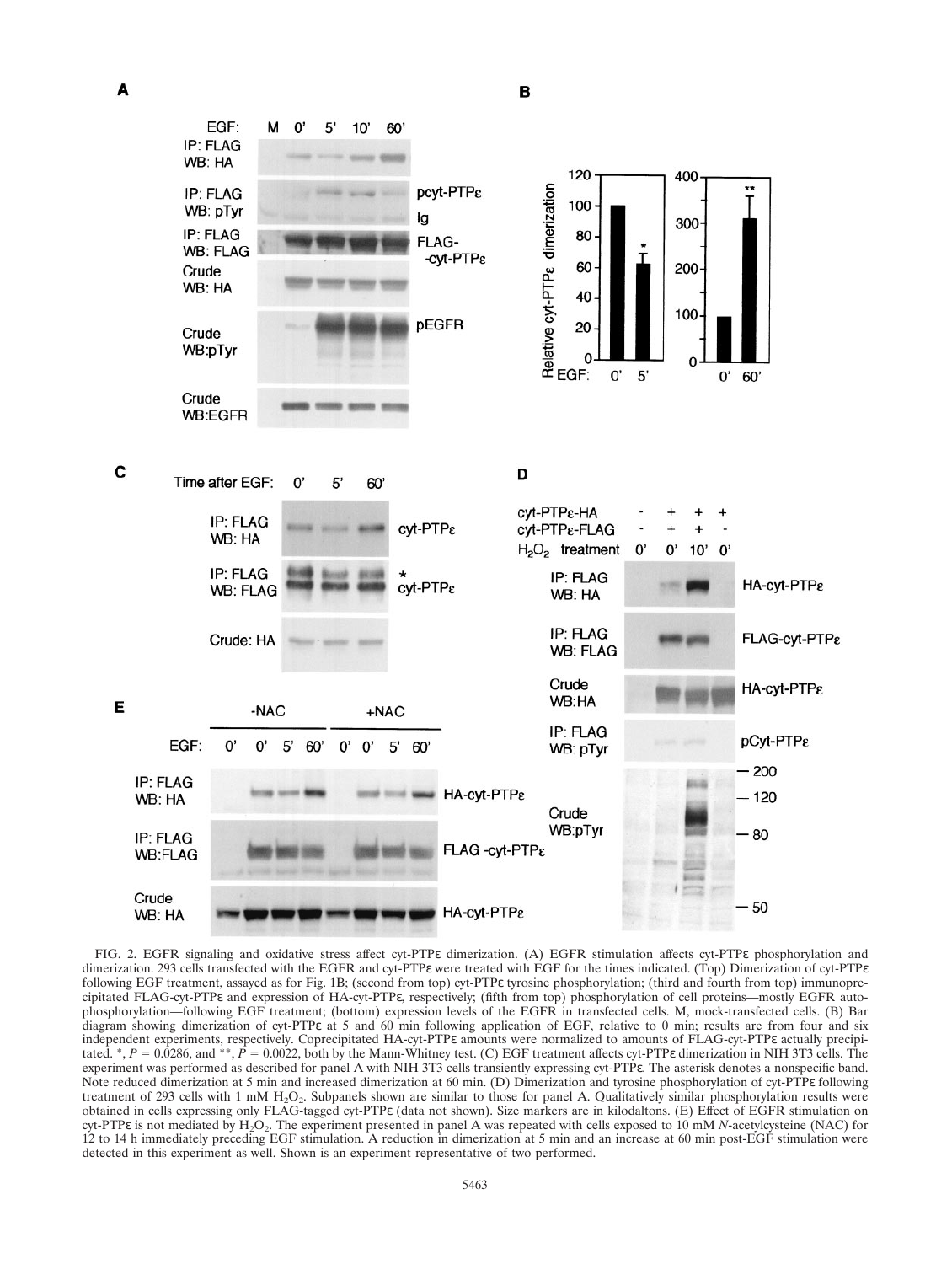PTPε dimerization through mediation of receptor-type molecules, such as the EGFR. Furthermore, EGFR stimulation can affect both dimerization and phosphorylation of cyt-PTPε; analysis of functional interactions between cyt-PTPε and the EGFR is beyond the scope of the present study and will be presented elsewhere.

Previous studies have shown that oxidative stress promotes dimerization of the related receptor-type  $RPTP\alpha$  by inducing a switch in the conformation of the molecule, and coimmunoprecipitation experiments with  $RPTP\alpha$  were unsuccessful without prior treatment of cells with  $H_2O_2$  (8). As noted above, dimers of cyt-PTPε are readily detected in the absence of H2O2. Nonetheless, treatment of cells expressing PTPε with  $H<sub>2</sub>O<sub>2</sub>$  significantly increased interactions between PTP $\varepsilon$  molecules (Fig. 2D). Interestingly, while  $H_2O_2$  treatment significantly increased overall cellular tyrosine phosphorylation, a parallel increase in tyrosine phosphorylation of cyt-PTPε was not detected (Fig. 2D). This finding is in agreement with the different trends for phosphorylation versus dimerization observed following EGFR stimulation. In separate experiments lysing cells in the presence of dithiothreitol or performing SDS-PAGE analysis of precipitated material or of crude cell lysates in the absence of  $\beta$ -mercaptoethanol did not change the ability of cyt-PTPε to dimerize (data not shown). This indicates that intermolecular disulfide bonds are not major stabilizers of cyt-PTPε dimerization, although it does not strictly rule out participation of intramolecular disulfide bonds in this process. In all, we conclude that cyt-PTPε molecules can form dimers without relying on the presence of membrane-spanning and extracellular domains and that cellular signaling events and the degree of oxidative stress to which cells are exposed can affect the degree of dimerization.

Analysis of cyt-PTP<sub>&</sub> complexes by gel filtration. We next examined interactions of cyt-PTPε by gel filtration. This approach enabled us to examine complexes that include endogenous, untagged cyt-PTPε from untransfected cells, as well as to confirm immunoprecipitation results by a second, unrelated experimental technique. Lysates of Ras-transformed NIH 3T3 cells, which express significant amounts of endogenous cyt-PTPε (H. Toledano-Katchalski, J. Kraut, and A. Elson, unpublished data), were fractionated on a Superdex-200 fast protein liquid chromatography (FPLC) system. Cells were fractionated either with or without prior treatment with  $H_2O_2$ , and molecular masses of the various column fractions were estimated by separation of molecular mass standards on the same column. Amounts of cyt-PTPε in each fraction were estimated by protein blotting with anti-PTPε antibodies, which revealed the presence of full-length cyt-PTP $\varepsilon$  ( $\sim$ 70-kDa) and of the smaller p67 and p65 PTPε proteins (21). cyt-PTPε showed a broad elution profile starting approximately at the mass of the cyt-PTPε monomer and extending towards higher molecular masses (Fig. 3A and B, nontreated samples). Most of the protein was found in a single peak (fractions 27 to 29), in agreement with the size of the cyt-PTPε monomer (70 kDa). About a third as much PTPε fractionated as a peak of higher mass (fraction 24), in agreement with the expected size of cyt-PTPε dimers ( $\sim$ 140 kDa). Some cyt-PTPε protein was recovered in the range of  $\sim$  1,200 kDa (fractions 7 and 8), beyond the optimal range of separation by the column system used. Low levels of cyt-PTPε were detected also in fractions of intermediate mass. To rule out the possibility that this broad separation profile resulted from nonspecific interactions with the column matrix, we separated similar cell extracts on a glycerol gradient and obtained a very similar separation pattern (data not shown). The separation profile therefore most likely reflects the dynamic nature of homo- or heterotypic interactions in which cyt-PTPε participates.

Treatment of cells with  $H_2O_2$  prior to lysis and fractionation caused several changes in the separation profile. Peaks at  $\sim$ 130 to 140 kDa (fractions 24 to 26) and at  $\sim$ 1,200 kDa (fractions 5 to 8) were significantly increased in intensity at the expense of the cyt-PTPε monomer peak, which nearly disappeared (fractions 27 to 29,  $\sim$  70 kDa) (Fig. 3A and B, H<sub>2</sub>O<sub>2</sub>-treated samples). This result indicated that  $H_2O_2$  treatment significantly increased intermolecular interactions involving cyt-PTPε, in agreement with the increase in coimmunoprecipitation of tagged cyt-PTPε molecules observed in Fig. 2D.

The presence of cyt-PTPε in fractions of higher molecular mass may indicate its participation in homotypic and/or heterotypic interactions. In order to determine whether the separation profile of cyt-PTPε was due at least in part to homotypic interactions, we transfected 293 cells with FLAG- and with HA-tagged cyt-PTPε and fractionated lysates of these cells by FPLC. Column separation profiles in these experiments were very similar to those of endogenous cyt-PTPε from NIH 3T3 cells, and a similar shift to larger molecular masses was encountered following  $H_2O_2$  treatment in these experiments as well (data not shown). In order to determine whether the various column fractions contained cyt-PTPε molecules bound to one another, coimmunoprecipitation experiments were carried out in fractions 5 and 6 for high-molecular-mass complexes, fractions 23 to 26 for putative dimers, and fractions 27 and 28 for cyt-PTPε monomers (Fig. 3C). Coprecipitation of HA-tagged cyt-PTPε was detected in fractions 24 to 26, indicating that cyt-PTPε dimers were indeed present in these fractions (Fig. 3C). As expected, amounts of coprecipitating HAcyt-PTPε were significantly reduced in fractions 27 and 28, which included molecules similar in mass to monomeric cyt-PTPε, despite high levels of precipitating FLAG-tagged cyt-PTPε in these fractions. Importantly, this last result indicated that coprecipitation of HA- and FLAG-tagged cyt-PTPε in fractions 24 to 26 was due to interactions present in cells and did not reflect associations formed in column fractions following separation. Very little HA-cyt-PTPε was coprecipitated from fractions 5 and 6, probably due in part to the small amounts of FLAG-cyt-PTPε present in these fractions; large amounts of HA-cyt-PTPε were coprecipitated from these fractions from cells treated with  $H_2O_2$  (data not shown). In all, these results independently confirm that cyt-PTPε dimers exist in cells in vivo and that increased oxidative stress within cells can induce significant association between cyt-PTPε molecules.

**The D2 domain is an important mediator of binding between cyt-PTP e** molecules. In order to identify sequences that mediate homotypic binding, we examined cyt-PTPε molecules in which either the D2 or the D1 PTP domain was removed  $(D1 + 12$  and  $D2 + 12$  proteins, respectively, "+12" indicating the presence of the 12 N-terminal-most residues unique to cyt-PTPε; Fig. 1A). Binding of each of these proteins to itself, to the other deletion mutant, or to full-length cyt-PTPε was examined by coprecipitation (Fig. 4). The  $D2 + 12$  protein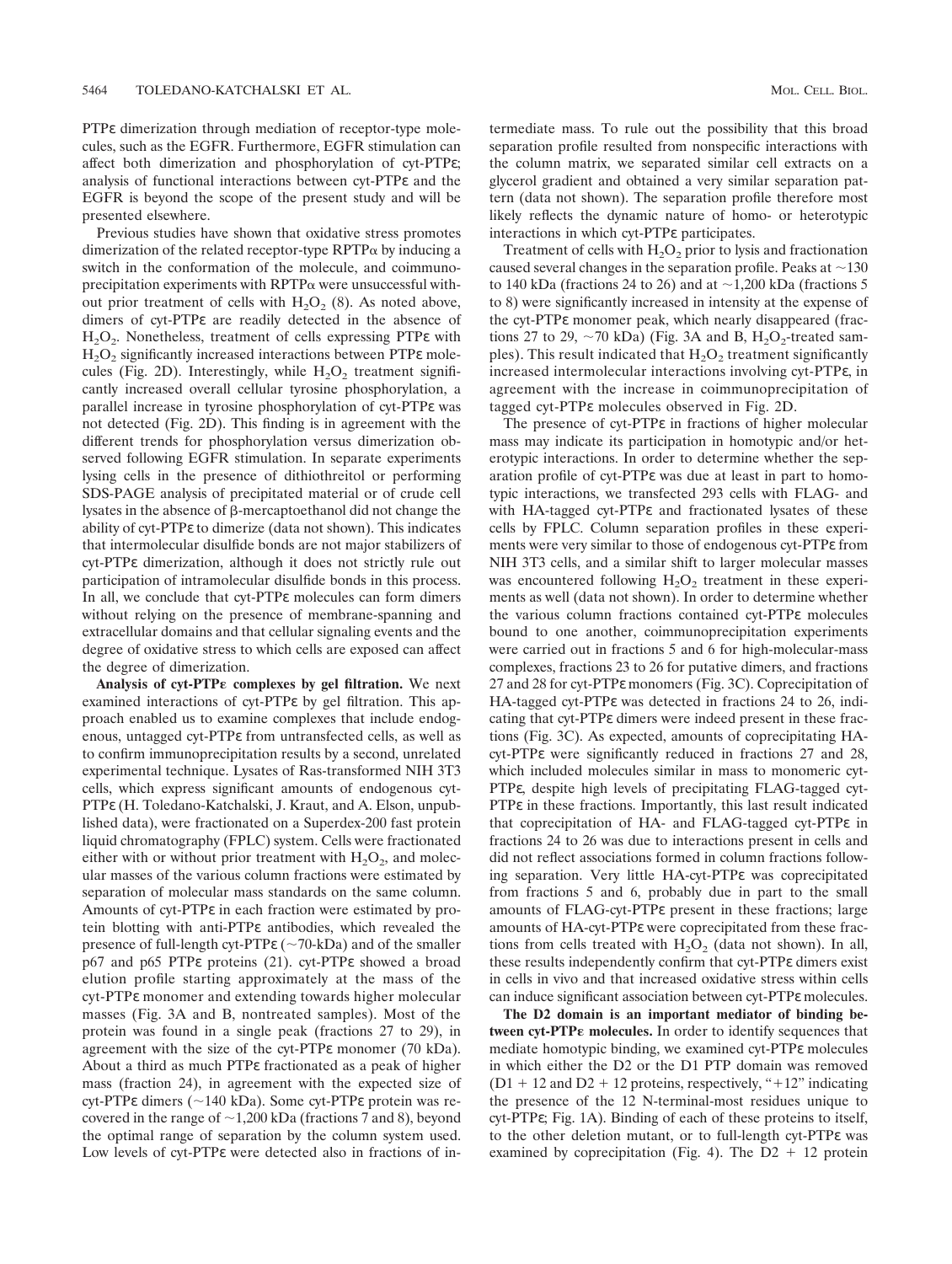А.



FIG. 3. Analysis of complexes formed by cyt-PTPε by gel filtration. (A) Ras-transformed NIH 3T3 cells were lysed and fractionated on a Superdex 200 FPLC system. Shown is the distribution of endogenous cyt-PTPε among column fractions in untreated cells (top) or in cells exposed to 1 mM H<sub>2</sub>O<sub>2</sub> for 10 min (bottom). Fraction 1 immediately follows the column void volume. (B) Graph depicting relative amounts of cyt-PTPε in fractions of panel A. Arrows denote elution of molecular mass standards. Standards (Sigma) used were the following: dextran blue (I), bovine thyroglobulin (II), horse spleen apoferritin (III), β-amylase (IV), alcohol dehydrogenase (V), bovine serum albumin (VI), and carbonic anhydrase (not shown), at 2,000, 669, 443, 200, 150, 66, and 29 kDa, respectively. (C) cyt-PTPε forms homodimers in vivo. 293 cells were transfected with HAand FLAG-tagged cyt-PTPε, and following gel filtration, FLAG-cyt-PTPε was precipitated. (Top) Coprecipitated HA-cyt-PTPε; (bottom) precipitated FLAG-cyt-PTPε.

bound its counterparts more strongly than did the  $D1 + 12$ protein; in particular,  $D2 + 12$  molecules were capable of strong homotypic binding, while only very weak binding of D1 12 molecules to each other was detected. Binding between D1 and D2 domains was also detected in these experiments (Fig. 4).

Further analysis revealed that the interaction between  $D2 +$ 12 molecules could not be further enhanced by treatment with  $H<sub>2</sub>O<sub>2</sub>$  (Fig. 5A). In contrast, binding between D2 domains lacking the 12 N-terminal residues was observed only in cells that had been treated with  $H_2O_2$  (Fig. 5A). Interestingly, replacing the 12 N-terminal residues of  $D2 + 12$  with the D1 domain of PTPε did not reduce strong constitutive homotypic binding (data not shown), indicating that the precise sequence of the protein segment added to the N terminus of the D2 domain is not critical. Together, these results indicated that the potential for homotypic binding exists in D2 domains but is

apparently masked by intramolecular interactions within D2. Presumably, conformational changes in D2 caused by oxidation by  $H_2O_2$ , as in the case of RPTP $\alpha$  (8), or by addition of N-terminal residues, as done here, unmask the binding ability of D2 domains. As the full-length cyt-PTPε molecule contains sequences N-terminal to the D2 domain, these data strongly suggest that the D2 domain is not "closed" and is capable of binding in the context of full-length cyt-PTPε.

**Sequences at the termini of D2 control intermolecular binding and activity of cyt-PTP.** In order to identify subdomains in D2 that regulate intermolecular binding, we examined the effects of deleting sequences at the N or C terminus of this domain on its binding ability. Sequences deleted were the 21 N-terminal or the 22 C-terminal residues of the D2 domain (residues 360 to 380 and 621 to 642 in full-length cyt-PTPε, respectively). Isolated D2 proteins lacking one or both of these regions were examined in coprecipitation experiments together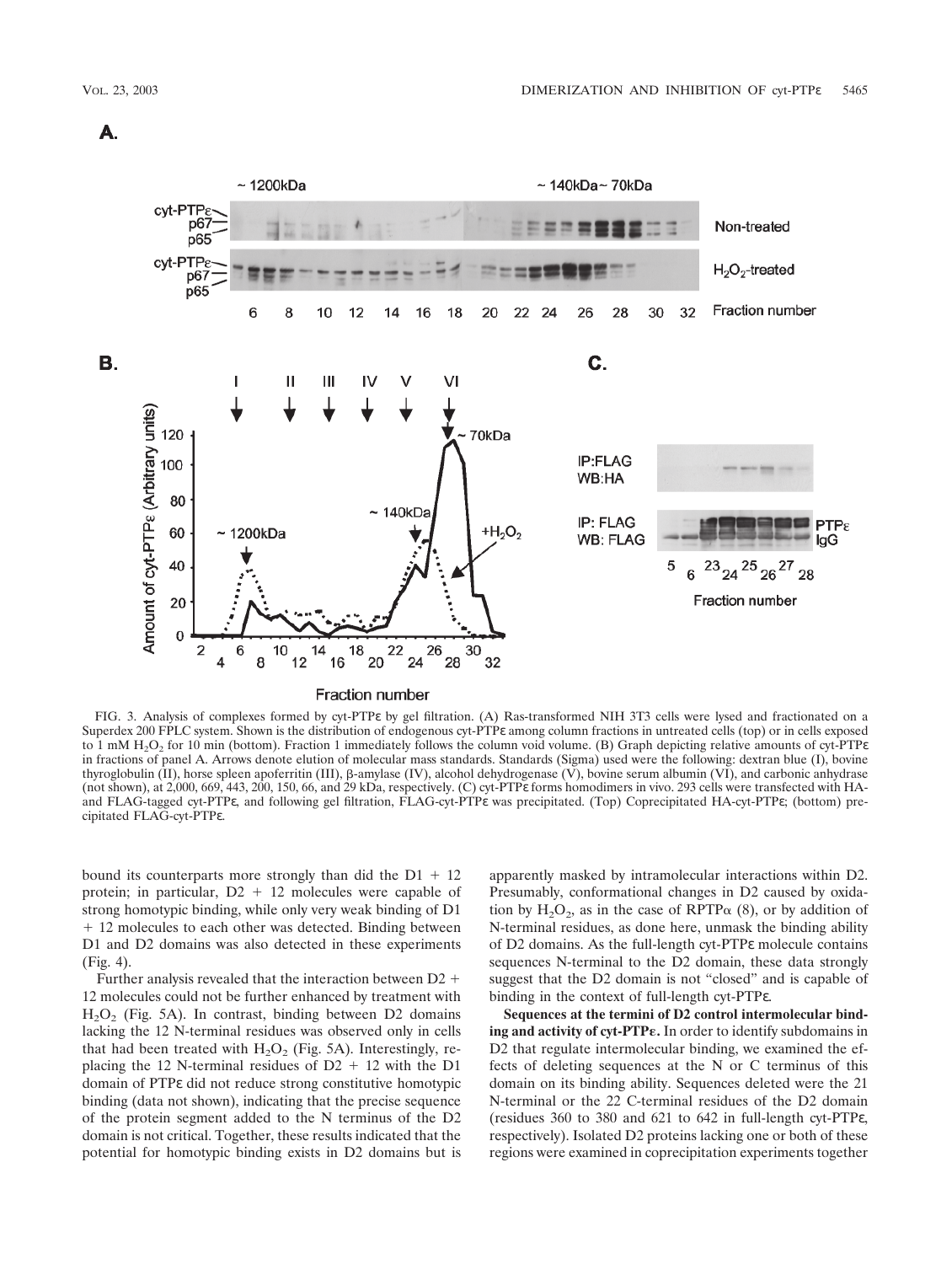

FIG. 4. Strong homotypic binding of the D2 domain. 293 cells were transfected with HA- and FLAG-tagged cyt-PTPε constructs as indicated, after which FLAG-PTPε was precipitated. (Top) Coprecipitated HA-PTPε; (middle) precipitated FLAG-PTPε; (bottom) HA-PTPε present in cell lysates. Size markers are in kilodaltons.

with full-length cyt-PTPε (Fig. 5B). Consistent with results of Fig. 5A, the D2 protein did not precipitate full-length cyt-PTPε (Fig. 5B). However, removal of the N-terminal region caused significant binding to occur between this protein (D2-N) and full-length cyt-PTPε, implying that the N-terminal region of D2 had prevented this domain from binding cyt-PTPε. In contrast, the D2 C terminus appeared to affect binding by D2 mainly positively. Removal of the 22 C-terminal-most residues from D2 domains already lacking their N terminus (construct D2- N,C) significantly reduced binding to cyt-PTPε, suggesting that the C-terminal region of D2 assists binding in *trans* to other cyt-PTPε molecules. In agreement, D2 lacking only the Cterminal region (D2-C) bound cyt-PTPε significantly more weakly than did D2-N (Fig. 5B). However, binding of D2-C was still stronger than that of D2; this implies that the C terminus of D2 also has a role in inhibiting binding in the context of the D2 molecule. Removal of the 21 N-terminal residues from D2 or from the entire cyt-PTPε molecule significantly altered their electrophoretic mobility (Fig. 5A and 6A). The cause for this is not clear but may be related to the high proportion of charged residues (9 of 21) in this region.

We next examined the consequences of removing the N and C termini of D2 from full-length cyt-PTPε. Removal of either or both of these sequences resulted in similarly strong constitutive binding (Fig. 6A), which was not increased further by  $H<sub>2</sub>O<sub>2</sub>$  (Fig. 6B). We next examined activities of cyt-PTP $\varepsilon$  molecules purified from cells towards PNPP. Activities of cyt-PTPε molecules lacking either or both termini were significantly reduced, despite the fact that the sequence of the D1 domain, which is the only active PTP domain in PTPε (32), was not altered (Fig. 6C). Similar results were obtained when activities of these mutant proteins towards the voltage-gated potassium channel Kv2.1, a physiological substrate of cyt-PTPε (43), were examined in cells. In agreement with previous results, Kv2.1 was clearly tyrosine phosphorylated when expressed together

with activated Y527F Src; Kv2.1 phosphorylation was reduced by 94% when cyt-PTPε was coexpressed (Fig. 6D) (43). In contrast, expression of cyt-PTPε molecules lacking either or both the N and C termini of D2 reduced Kv2.1 phosphorylation only mildly (Fig. 6D), indicating that all three deletion mutants were significantly less active than full-length cyt-PTPε towards Kv2.1. Importantly, confocal microscopy revealed that

A



FIG. 5. Regulation of D2-mediated binding. (A) Addition of  $H_2O_2$ or of N-terminal sequences unmasks the binding ability of the D2 domain. 293 cells were transfected with HA- and FLAG-tagged cyt-PTPε constructs as indicated. Some cell cultures were treated with 1 mM H<sub>2</sub>O<sub>2</sub> immediately prior to lysis, after which FLAG-PTPε was precipitated. (Top) Coprecipitated HA-PTPε; (middle) precipitated FLAG-PTPε; (bottom) HA-PTPε present in cell lysates. (B) Regulation of D2-mediated binding by the C- and N-terminal regions of D2. 293 cells were transfected with full-length HA-cyt-PTPε and with FLAG-tagged D2 constructs as indicated, after which FLAG-PTPε was precipitated. (Top) Coprecipitated HA-PTPε; (middle) precipitated FLAG-D2; (bottom) HA-cyt-PTPε present in cell lysates. Note the higher mobility of D2-N. Size markers are in kilodaltons.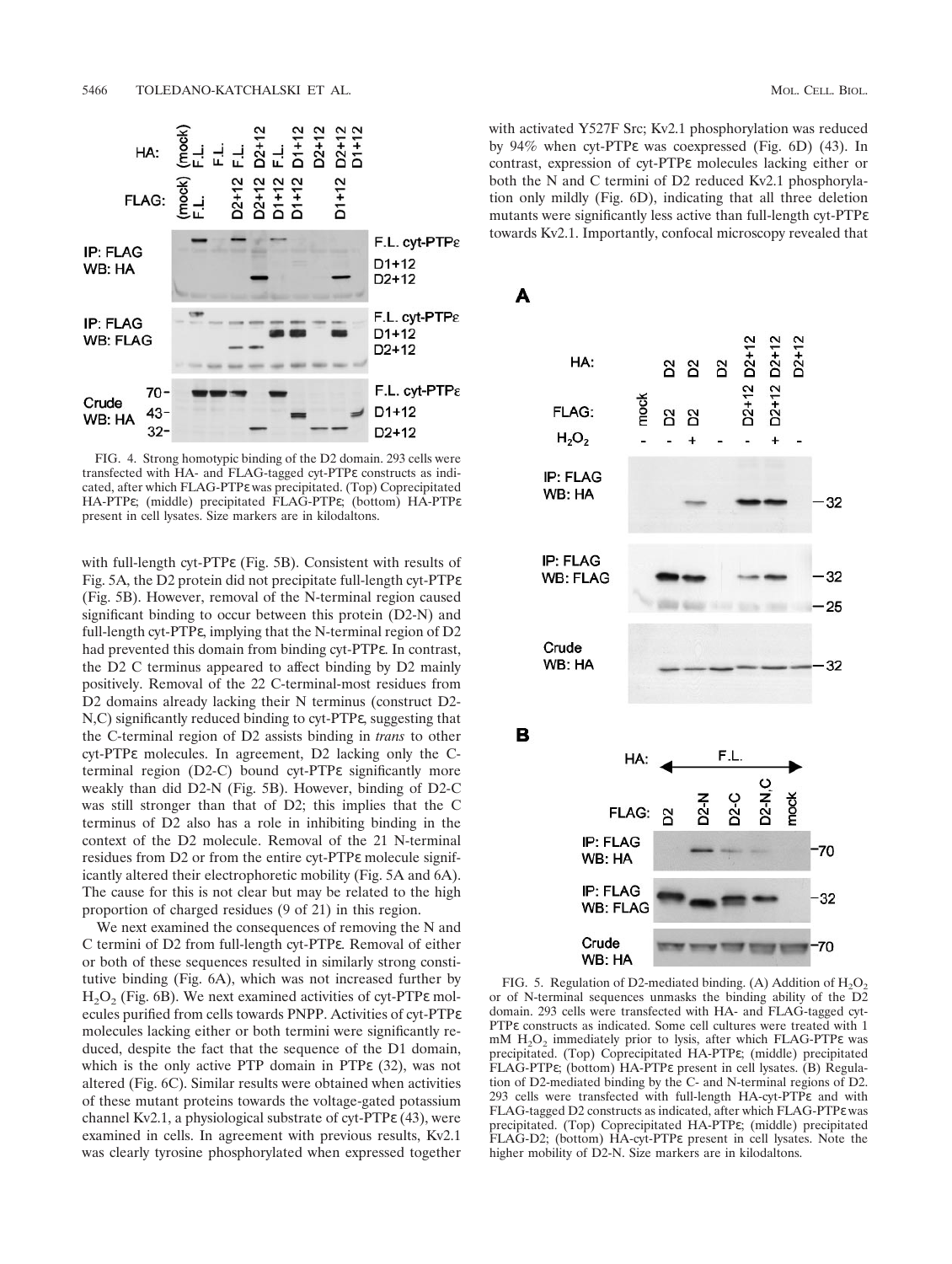

FIG. 6. Deletion of the D2 domain N- and/or C-terminal residues from full-length cyt-PTPε induces homotypic binding and inhibits activity of cyt-PTPe.  $(A)$  293 cells were transfected with HA- and FLAG-tagged versions of full-length cyt-PTPe (FL) or mutants lacking the C terminus  $(AC)$ , N terminus (N), or both termini (NC) of D2 as indicated, followed by anti-FLAG immunoprecipitation. (Top) Coprecipitated HA-PTPε; (middle) precipitated FLAG-PTPε; (bottom) HA-PTPε present in cell lysates. (B) Homotypic binding of mutants is not further increased by exposure to H<sub>2</sub>O<sub>2</sub>. Cells indicated were treated with 1 mM H<sub>2</sub>O<sub>2</sub> for 10 min prior to lysis. Shown are results obtained for the  $\Delta N$  mutant. (C) In vitro PTP activity of full-length cyt-PTPε and of the three deletion mutants. cyt-PTPε proteins were purified from 293 cells by immunoprecipitation and elution, and activities of equal amounts of protein towards PNPP were measured and normalized as detailed in Materials and Methods. Results (means  $\pm$  standard errors) are from one experiment (in triplicate) and are representative of three similar experiments performed.  $\ast$ ,  $P < 0.0001$ by Student's *t* test. (D) Deletion mutants of PTPε are severely impaired in their ability to dephosphorylate the Kv2.1 potassium channel in cells. 293 cells stably expressing Kv2.1 were transfected with constitutively active Y527F Src and with full-length (FL) or N, C, or N,C cyt-PTPε as indicated. (Top) Precipitation of the cells by tyrosine-phosphorylated Kv2.1; (middle and bottom) expression levels of Kv2.1 and PTPε and of Src in the lysates used, respectively. Shown is one experiment representative of two performed. Note the increased mobility of cyt-PTPε lacking the D2 N terminus. Size markers are in kilodaltons.

all three mutants exhibited subcellular localization patterns similar to those of full-length cyt-PTPε, indicating that their increased association and reduced activity were not caused by widespread aggregation or altered subcellular localization (data not shown). In all, these results indicate that in the context of the full-length cyt-PTPε molecule, the N- and Cterminal sequences of D2 negatively regulate intermolecular binding and that removal of these sequences results in constitutive dimerization and in reduction in enzyme activity.

Presence of D2 reduces cyt-PTP<sub>ε</sub> catalytic activity. We next examined the effect of the presence of the D2 domain on cyt-PTPε activity. It should be stressed that the D2 domain of cyt-PTPε is catalytically inactive (32) and did not result in detection of background PTP activity when expressed on its own (Fig. 7). Here, too, activity was measured in vitro by using purified PTPε molecules. Activity of full-length cyt-PTPε was readily detected in this system, while deletion of the D2 domain, as in the D1 + 12 protein, resulted in doubling of PTP $\varepsilon$ activity. On the other hand, adding similar amounts of inactive  $D2 + 12$  protein to the active  $D1 + 12$  protein significantly reduced activity of  $D1 + 12$ , although it was still higher than that of full-length cyt-PTPε (Fig. 7). Incomplete reduction of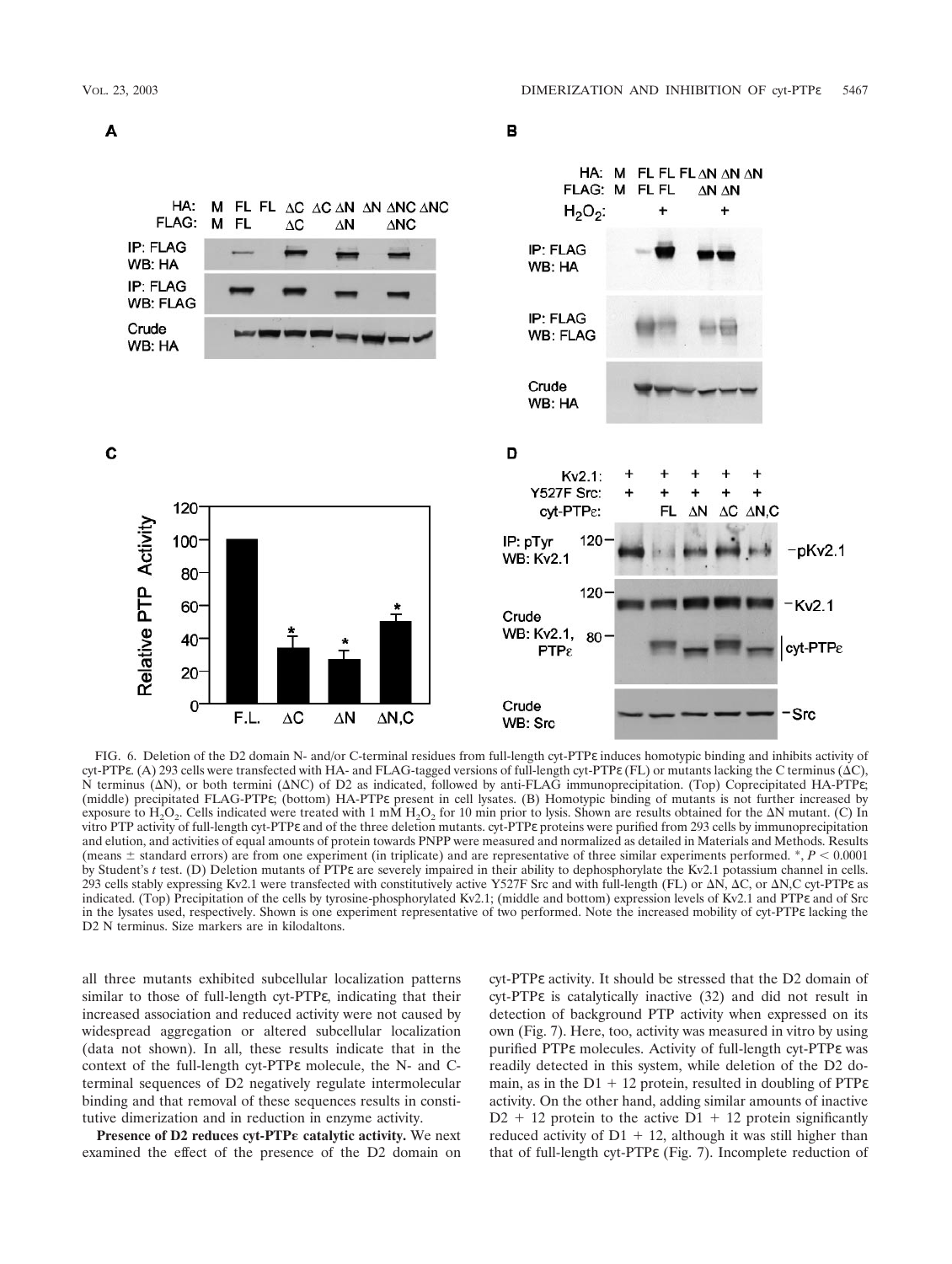

FIG. 7. D2 inhibits cyt-PTP $\varepsilon$  activity. Full-length (F.L.), D1 + 12, and  $D2 + 12$  cyt-PTP $\varepsilon$  proteins were expressed in 293 cells as indicated. cyt-PTPε proteins were then purified by immunoprecipitation via an N-terminal FLAG tag followed by elution, and their activities in vitro towards PNPP were determined. Results (means  $\pm$  standard errors) are from one experiment (in triplicate) and are representative of three similar experiments performed. \*\*,  $P < 0.0042$ , versus fulllength cyt-PTPs. Reduced activity of  $D1 + 12$  in the presence of  $D2 +$ 12 protein is significant also versus  $D1 + 12$  protein alone ( $P =$ 0.0184).

activity to cyt-PTPε levels is probably due to inhibition being caused in this case by a bimolecular reaction, rather than by a more efficient unimolecular reaction as in full-length cyt-PTPε. Taken together, these results indicate that the net effect of the D2 domain on cyt-PTPε activity is inhibitory. Both results are consistent with D2 mediating inhibitory interactions between cyt-PTPε molecules and with its ability to bind various domains of cyt-PTPε, as shown in several experiments with multiple PTPε proteins (Fig. 3 to 6). Note that inhibition by D2 was demonstrated without treatment with hydrogen peroxide, i.e., it reflects an inherent property of this domain. These results also indicate that D1 and D2 domains located on the same or on separate molecules can interact with each other.

## **DISCUSSION**

cyt-PTPε is rather unique among PTPs since it is a naturally occurring, non-receptor-type isoform of RPTPε and, therefore, in a manner atypical of non-receptor-type PTPs, possesses two PTP domains; these domains are identical to those of the receptor-type form of PTPε. As such this molecule enables examination of the relative roles of various cytosolic domains in promoting self-association in the absence of extracellular domains. The present study elaborates and expands on results obtained previously with the related  $RPTP\alpha$  (8). Points unique to this study include the demonstration that cyt-PTPε molecules can form dimers and possibly higher-order associations in vivo in a manner that is independent of membrane-spanning and extracellular domains. Furthermore, we show that associations of cyt-PTPε are readily detected, including those in cells that express endogenous cyt-PTPε, without the need for additional stabilization. The ability to form homotypic associations is therefore an inherent property of the cytosolic domains of PTPε. We also establish that, despite lack of direct contact with extracellular molecules, cyt-PTPε can be influenced indirectly by extracellular events through mediation of other receptors, such as the EGFR. The significant basal interaction among cyt-PTPε molecules allowed us to demonstrate that physiological signaling can down-regulate cyt-PTPε dimerization, as seen during the first few minutes following stimulation of the EGFR. The data do not exclude the possibility that cell surface molecules, such as the EGFR, can serve as sensors of extracellular events also for RPTPs that have extracellular domains of their own. This possibility is in fact somewhat appealing in light of the ongoing difficulties in defining specific roles for such domains in direct transduction of signals across cell membranes. At the molecular level we identify a critical role for the D2 domain in mediating dimerization of cyt-PTPε. We show that binding by the D2 domain of cyt-PTPε is regulated by sequences at its ends and that removal of one or of both these sequences from full-length cyt-PTPε promotes dimerization and significantly reduces cyt-PTPε activity. We also show that the "closed," inactive conformation of D2 can be relaxed by addition of sequences at its N terminus, suggesting that D2 is somewhat relaxed and accessible for binding in the context of the full-length cyt-PTPε. Finally, we demonstrate that the net effect of D2 on cyt-PTPε activity is inhibitory. Inhibition is inherent to D2 and can be demonstrated in the absence of oxidation by  $H_2O_2$ . In all, while this study does not rule out a role for extracellular domains in RPTP dimer formation, it shows that other mechanisms for achieving this end exist.

Experiments presented here establish a link between a mainstream mechanism of cellular regulation, namely EGFR stimulation, and dimerization of cyt-PTPε. The effects of EGFR stimulation on cyt-PTPε are complex. In the first few minutes following application of EGF, dimerization of cyt-PTPε is reduced and its tyrosine phosphorylation is increased. These changes in cyt-PTPε are then among the first events which follow EGFR activation, leading one to speculate that EGFR activation leads directly or indirectly to cyt-PTPε phosphorylation, resulting in reduced dimerization of the PTP. Further studies are required to determine whether cyt-PTPε is a direct target of the EGFR and whether phosphorylation and dimerization of cyt-PTPε affect each other. With time cyt-PTPε phosphorylation is reduced and dimerization is increased, suggesting that these changes are caused by events further downstream from the receptor itself. It is noteworthy that EGF stimulation did not result in detectable changes in  $RPTP\alpha$ dimerization (8). Further EGF-induced reduction in the already low basal levels of  $RPTP\alpha$  dimers may not have been detectable in the system used in that study.

Increased dimerization of cyt-PTPε following direct treatment of cells with  $H_2O_2$  agrees with previous studies, in which addition of  $H_2O_2$  to growth media at concentrations similar to those used here increased dimerization and inhibition of  $RPTP\alpha$  (8) and resulted in oxidation of cellular PTPs in general (37). H<sub>2</sub>O<sub>2</sub> treatment of RPTP $\alpha$  and PTEN resulted in direct oxidation of specific cysteine residues, which, in the case of RPTP $\alpha$ , mediated self-association (8, 30). We therefore believe that the effect of  $H_2O_2$  seen in this study results from direct oxidation of cyt-PTPε molecules. Activation of growth factor receptors, such as those for EGF (3) or platelet-derived growth factor (4, 37), can generate  $H_2O_2$ . However,  $H_2O_2$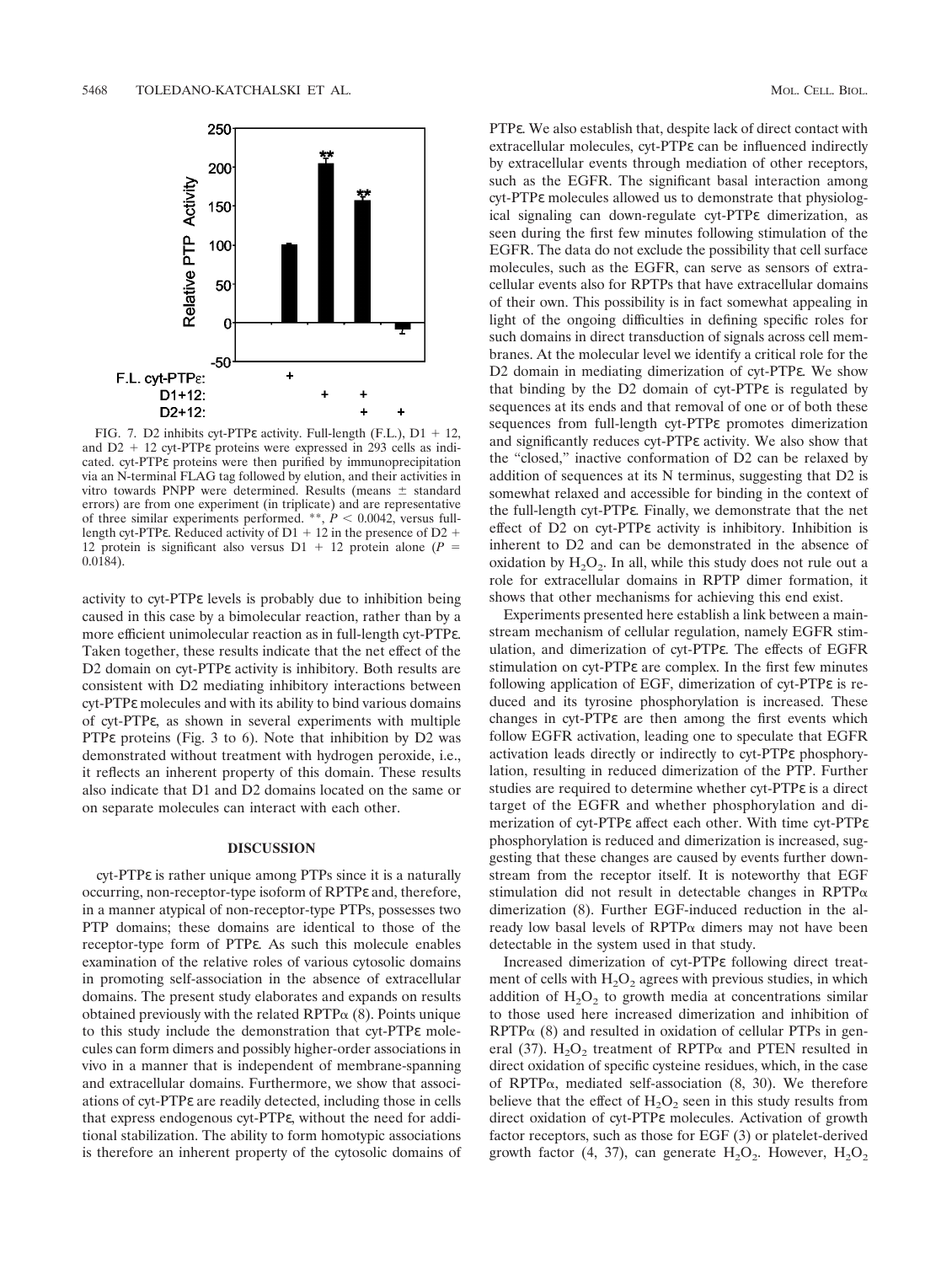# A: Inter-molecular binding

## **B: Intra-molecular binding**



FIG. 8. Inter- and intramolecular associations of cyt-PTPε. (A) Intermolecular binding is mediated by interactions between D2 domains of adjacent molecules, which provide opportunity for the wedge domains (black triangles), located at the N termini of the D1 domains, to interact and inhibit PTPε activity. Binding between D1 (hatched) and D2 (open) domains within a single cyt-PTPε molecule is also consistent with this model. (B) The less favored possibility of intramolecular binding between D1 and D2 domains within a single cyt-PTPE molecule, which inhibits cyt-PTPε activity. Interactions can be affected by input from other signaling events, such as EGFR signaling, shown in this study.

produced by the EGFR probably does not affect the cyt-PTPε dimerization observed here since changes in cyt-PTPε dimerization and phosphorylation following EGF treatment were detected also in the presence of the reactive oxygen species scavenger *N*-acetylcysteine. This is in agreement with detection of reduced dimerization of cyt-PTPε 5 min after EGF stimulation, the opposite of what would have been expected if the stimulation effects were mediated by  $H_2O_2$ .

A major factor in the ability of cyt-PTPε molecules to bind each other is the D2 domain, which is capable of strong selfassociation and of binding D1 domains in vivo. Data shown here are consistent with the extreme N and C termini of D2 (residues 360 to 380 and 621 to 643 of cyt-PTPε, respectively) interacting with each other in a way that prevents the D2 domain from binding other PTPε molecules. Accordingly, removal of either or of both D2 termini from full-length cyt-PTPε increases dimerization and inhibits activity of cyt-PTPε. Binding of the N and C termini has been described previously in the case of RPTP $\alpha$  (8) and may occur in other PTPs as well as a mechanism for regulating the binding abilities of D2 domains. It is of interest to note that the N terminus of D2 contains a 4-amino-acid insertion in several RPTPs, which is missing from the analogous region of D1 domains of the same RPTPs (40). This insert, located in the loop between the  $\alpha$ 1' and  $\alpha$ <sup>2</sup> helices in the D2 domain as noted for the LAR protein (40), exists in PTPε, although its sequence is markedly divergent from that of LAR or of  $RPTP\alpha$ . The roles of this insert and of the loop of which it is part are not known at present, although it is tempting to speculate that they may be related to the N-C binding within D2. The roles of the D2 C terminus differ somewhat in the more limited context of an isolated D2 domain, where it appears to play roles both in promoting and in inhibiting binding. Reduced abilities of the D2 C terminus to promote binding in the context of full-length cyt-PTPε are consistent with modification of the binding abilities of the D2

domain by addition of protein sequences at its N terminus (Fig. 5A).

Our data are consistent with D2-D2 and D1-D2 interactions stabilizing binding of cyt-PTPε molecules and producing inactive dimers (Fig. 8A). As each full-length cyt-PTPε molecule contains a single D2 domain, associations between D2 domains can occur only in dimers. An attractive feature of the dimer model of Fig. 8A is that it allows for the D1 wedge structures to block access to and inhibit activity of the D1 domains of their dimerization partner. Involvement of the wedge structure in regulation of RPTP $\alpha$  activity is believed to be significant (26, 27), and the residues of the RPTP $\alpha$  wedge domain are conserved in cyt-PTPε. Furthermore, the dimer model also accounts for the strong D2-D2 interactions and for dimerization of cyt-PTPε, both of which have been documented here. Although less consistent with our data, we cannot rule out the possibility of D1-D2 interactions occurring within the same molecule, in effect stabilizing it in a "closed," inactive conformation (Fig. 8B) or assisting in binding cyt-PTPε dimers (Fig. 8A). As immunoprecipitation and gel filtration techniques used in this study tend to focus on intermolecular interactions, further studies are required to clarify the existence and role of intramolecular interactions within cyt-PTPε.

How general are the results presented here? Our data raise the possibility of D2-D2 interactions occurring between molecules of other PTPs and promoting their homodimerization or heterodimerization, possibly acting as a general regulatory mechanism in PTPs that contain two PTP domains. Individual D2 domains have different abilities to bind D1 domains or full-length RPTP molecules (9, 50) and can affect PTP activities (e.g., reference 22). It is therefore reasonable to suggest that the D2 domain of a given RPTP can interact with D2 domains of other full-length RPTPs, but the strength of this effect and its effects on PTP activity should vary from case to case.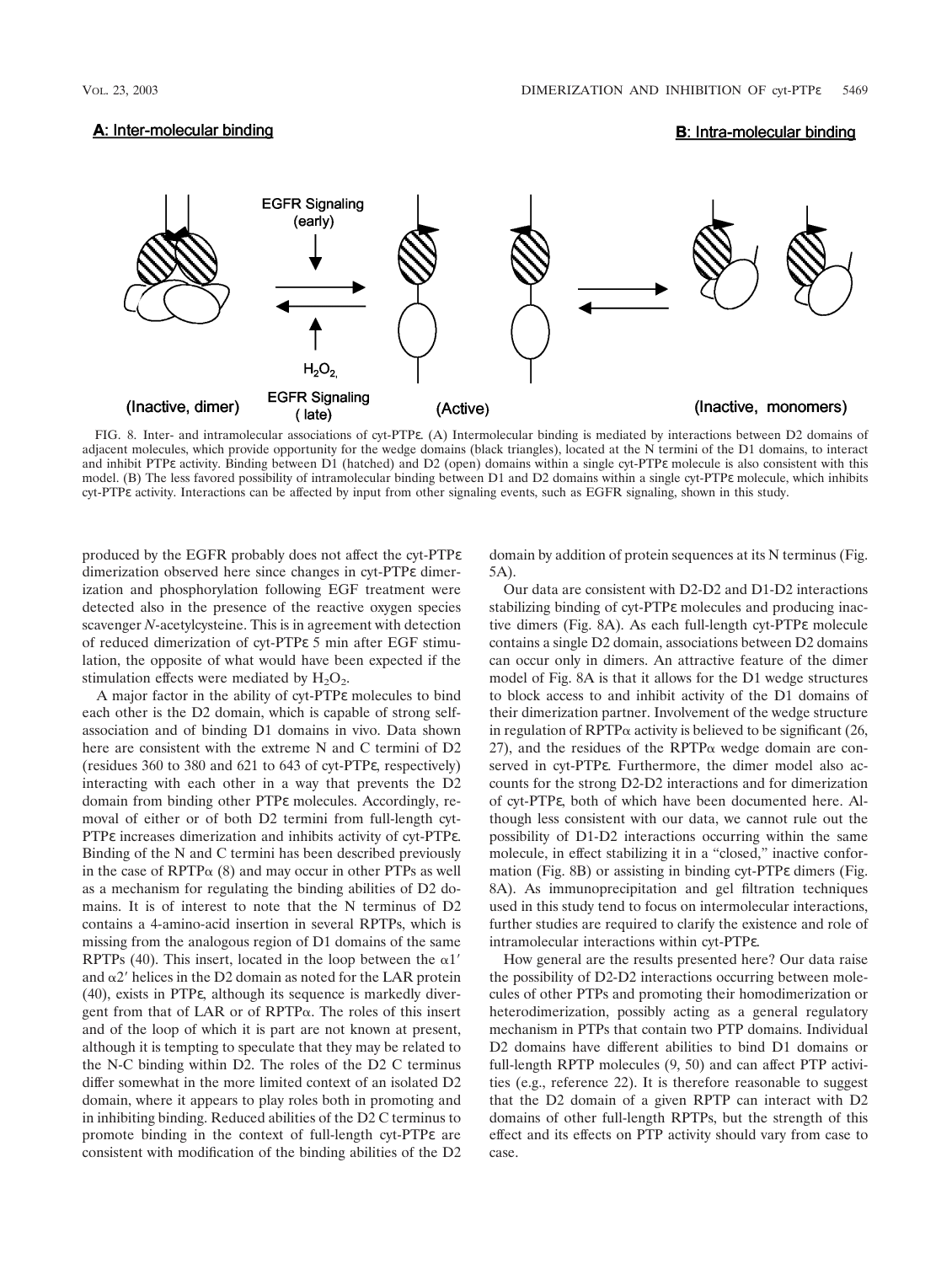## **ACKNOWLEDGMENTS**

We thank Liat Yakir and Yosef Yarden for the EGFR cDNA and antibodies and Galit Shohat, Opher Gileadi, and Ghil Jona for helpful discussions. We also thank the anonymous reviewers of the manuscript for helpful comments.

This study was supported by The Israel Science Foundation. A.E. is the incumbent of the Adolfo and Evelyn Blum Career Development Chair of Cancer Research at The Weizmann Institute.

#### **REFERENCES**

- 1. **Andersen, J. N., A. Elson, R. Lammers, J. Romer, J. T. Clausen, K. B. Moller, and N. P. H. Moller.** 2001. Comparative study of PTPε isoforms: membrane localization confers specificity in inhibiting insulin-induced cell rounding and cell detachment. Biochem. J. **354:**581–590.
- 2. **Andersen, J. N., O. H. Mortensen, G. H. Peters, P. G. Drake, L. F. Iversen, O. H. Olsen, P. G. Jansen, H. S. Andersen, N. K. Tonks, and N. P. Moller.** 2001. Structural and evolutionary relationships among protein tyrosine phosphatase domains. Mol. Cell. Biol. **21:**7117–7136.
- 3. **Bae, Y. S., S. W. Kang, M. S. Seo, I. C. Baines, E. Tekle, P. B. Chock, and S. G. Rhee.** 1997. Epidermal growth factor (EGF)-induced generation of hydrogen peroxide. Role in EGF receptor-mediated tyrosine phosphorylation. J. Biol. Chem. **272:**217–221.
- 4. **Bae, Y. S., J. Y. Sung, O. S. Kim, Y. J. Kim, K. C. Hur, A. Kazlauskas, and S. G. Rhee.** 2000. Platelet-derived growth factor-induced  $H_2O_2$  production requires the activation of phosphatidylinositol 3-kinase. J. Biol. Chem. **275:** 10527–10531.
- 5. **Barnea, G., M. Grumet, P. Milev, O. Silvennoinen, J. B. Levy, J. Sap, and J. Schlessinger.** 1994. Receptor tyrosine phosphatase beta is expressed in the form of proteoglycan and binds to the extracellular matrix protein tenascin. J. Biol. Chem. **269:**14349–14352.
- 6. **Bilwes, A. M., J. den Hertog, T. Hunter, and J. P. Noel.** 1996. Structural basis for inhibition of receptor protein-tyrosine phosphatase-alpha by dimerization. Nature **382:**555–559.
- 7. **Blanchetot, C., and J. den Hertog.** 2000. Multiple interactions between receptor protein-tyrosine phosphatase (RPTP) alpha and membrane-distal protein-tyrosine phosphatase domains of various RPTPs. J. Biol. Chem. **275:**12446–12452.
- 8. **Blanchetot, C., L. G. Tertoolen, and J. den Hertog.** 2002. Regulation of receptor protein-tyrosine phosphatase alpha by oxidative stress. EMBO J. **21:**493–503.
- 9. **Blanchetot, C., L. G. Tertoolen, J. Overvoorde, and J. den Hertog.** 2002. Intra- and intermolecular interactions between intracellular domains of receptor protein-tyrosine phosphatases. J. Biol. Chem. **277:**47263–47269.
- 10. **Buist, A., Y. L. Zhang, Y. F. Keng, L. Wu, Z. Y. Zhang, and J. den Hertog.** 1999. Restoration of potent protein-tyrosine phosphatase activity into the membrane-distal domain of receptor protein-tyrosine phosphatase alpha. Biochemistry **38:**914–922.
- 11. **Chen, C., and H. Okayama.** 1987. High-efficiency transformation of mammalian cells by plasmid DNA. Mol. Cell. Biol. **7:**2745–2752.
- 12. **den Hertog, J.** 1999. Protein-tyrosine phosphatases in development. Mech. Dev. **85:**3–14.
- 13. **Desai, D. M., J. Sap, J. Schlessinger, and A. Weiss.** 1993. Ligand-mediated negative regulation of a chimeric transmembrane receptor tyrosine phosphatase. Cell **73:**541–554.
- 14. **Elson, A.** 1999. Protein tyrosine phosphatase ε increases the risk of mammary hyperplasia and mammary tumors in transgenic mice. Oncogene **18:** 7535–7542.
- 15. **Elson, A., and P. Leder.** 1995. Protein-tyrosine phosphatase epsilon. An isoform specifically expressed in mouse mammary tumors initiated by v-Haras or neu. J. Biol. Chem. **270:**26116–26122.
- 16. **Elson, A., and P. Leder.** 1995. Identification of a cytoplasmic, phorbol esterinducible isoform of protein tyrosine phosphatase epsilon. Proc. Natl. Acad. Sci. USA **92:**12235–12239.
- 17. **Felberg, J., and P. Johnson.** 1998. Characterization of recombinant CD45 cytoplasmic domain proteins. Evidence for intramolecular and intermolecular interactions. J. Biol. Chem. **273:**17839–17845.
- 18. **Felberg, J., and P. Johnson.** 2000. Stable interdomain interaction within the cytoplasmic domain of CD45 increases enzyme stability. Biochem. Biophys. Res. Commun. **271:**292–298.
- 19. **Gil-Henn, H., and A. Elson.** 2003. Tyrosine phosphatase epsilon activates Src and supports the transformed phenotype of Neu-induced mammary tumor cells. J. Biol. Chem. **278:**15579–15586.
- 20. **Gil-Henn, H., G. Volohonsky, and A. Elson.** 2001. Regulation of RPTP alpha and PTP epsilon by calpain-mediated proteolytic cleavage. J. Biol. Chem. **276:**31772–31779.
- 21. **Gil-Henn, H., G. Volohonsky, H. Toledano-Katchalski, S. Gandre, and A. Elson.** 2000. Generation of novel cytoplasmic forms of protein tyrosine phosphatase epsilon by proteolytic processing and translational control. Oncogene **19:**4375–4384.
- 22. **Gross, S., C. Blanchetot, J. Schepens, S. Albet, R. Lammers, J. den Hertog,**

**and W. Hendriks.** 2002. Multimerization of the protein-tyrosine phosphatase (PTP)-like insulin-dependent diabetes mellitus autoantigens IA-2 and IA-2 $\beta$ with receptor PTPs (RPTPs). Inhibition of RPTP $\alpha$  enzymatic activity. J. Biol. Chem. **277:**48139–48145.

- 23. **Hayami-Noumi, K., T. Tsuchiya, Y. Moriyama, and T. Noumi.** 2000. Intraand intermolecular interactions of the catalytic domains of human CD45 protein tyrosine phosphatase. FEBS Lett. **468:**68–72.
- 24. **Hoffmann, K. M., N. K. Tonks, and D. Barford.** 1997. The crystal structure of domain 1 of receptor protein-tyrosine phosphatase mu. J. Biol. Chem. **272:**27505–27508.
- 25. **Hunter, T.** 1995. Protein kinases and phosphatases: the yin and yang of protein phosphorylation and signaling. Cell **80:**225–236.
- 26. **Jiang, G., J. den Hertog, and T. Hunter.** 2000. Receptor-like protein tyrosine phosphatase alpha homodimerizes on the cell surface. Mol. Cell. Biol. **20:** 5917–5929.
- 27. **Jiang, G., J. den Hertog, J. Su, J. Noel, J. Sap, and T. Hunter.** 1999. Dimerization inhibits the activity of receptor-like protein-tyrosine phosphatase-alpha. Nature **401:**606–610.
- 28. **Kraut, J., G. Volohonski, H. Toledano-Katchalski, and A. Elson.** 2002. Nuclear localization of non-receptor protein tyrosine phosphatase epsilon is regulated by its unique N-terminal domain. Exp. Cell Res. **281:**182–189.
- 29. **Krueger, N. X., M. Streuli, and H. Saito.** 1990. Structural diversity and evolution of human receptor-like protein tyrosine phosphatases. EMBO J. **9:**3241–3252.
- 30. **Lee, S. R., K. S. Yang, J. Kwon, C. Lee, W. Jeong, and S. G. Rhee.** 2002. Reversible inactivation of the tumor suppressor PTEN by  $H_2O_2$ . J. Biol. Chem. **277:**20336–20342.
- 31. **Lim, K. L., P. R. Kolatkar, K. P. Ng, C. H. Ng, and C. J. Pallen.** 1998. Interconversion of the kinetic identities of the tandem catalytic domains of receptor-like protein-tyrosine phosphatase PTP alpha by two point mutations is synergistic and substrate-dependent. J. Biol. Chem. **273:**28986– 28993.
- 32. **Lim, K. L., D. S. Lai, M. B. Kalousek, Y. Wang, and C. J. Pallen.** 1997. Kinetic analysis of two closely related receptor-like protein-tyrosine-phosphatases, PTP alpha and PTP epsilon. Eur. J. Biochem. **245:**693–700.
- 33. **Lim, K. L., C. H. Ng, and C. J. Pallen.** 1999. Catalytic activation of the membrane distal domain of protein tyrosine phosphatase epsilon, but not CD45, by two point mutations. Biochim. Biophys. Acta **1434:**275–283.
- 34. **Majeti, R., A. M. Bilwes, J. P. Noel, T. Hunter, and A. Weiss.** 1998. Dimerization-induced inhibition of receptor protein tyrosine phosphatase function through an inhibitory wedge. Science **279:**88–91.
- 35. **Majeti, R., Z. Xu, T. G. Parslow, J. L. Olson, D. I. Daikh, N. Killeen, and A. Weiss.** 2000. An inactivating point mutation in the inhibitory wedge of CD45 causes lymphoproliferation and autoimmunity. Cell **103:**1059–1070.
- 36. **Meng, K., A. Rodriguez-Pena, T. Dimitrov, W. Chen, M. Yamin, M. Noda, and T. F. Deuel.** 2000. Pleiotrophin signals increased tyrosine phosphorylation of beta beta-catenin through inactivation of the intrinsic catalytic activity of the receptor-type protein tyrosine phosphatase beta/zeta. Proc. Natl. Acad. Sci. USA **97:**2603–2608.
- 37. **Meng, T. C., T. Fukada, and N. K. Tonks.** 2002. Reversible oxidation and inactivation of protein tyrosine phosphatases in vivo. Mol. Cell **9:**387–399.
- 38. **Moller, N. P., K. B. Moller, R. Lammers, A. Kharitonenkov, E. Hoppe, F. C. Wiberg, I. Sures, and A. Ullrich.** 1995. Selective down-regulation of the insulin receptor signal by protein-tyrosine phosphatases alpha and epsilon. J. Biol. Chem. **270:**23126–23131.
- 39. **Nakamura, K., Y. Mizuno, and K. Kikuchi.** 1996. Molecular cloning of a novel cytoplasmic protein tyrosine phosphatase PTP epsilon. Biochem. Biophys. Res. Commun. **218:**726–732.
- 40. **Nam, H. J., F. Poy, N. X. Krueger, H. Saito, and C. A. Frederick.** 1999. Crystal structure of the tandem phosphatase domains of RPTP LAR. Cell **97:**449–457.
- 41. **O'Grady, P., T. C. Thai, and H. Saito.** 1998. The laminin-nidogen complex is a ligand for a specific splice isoform of the transmembrane protein tyrosine phosphatase LAR. J. Cell Biol. **141:**1675–1684.
- 42. **Peles, E., M. Nativ, P. L. Campbell, T. Sakurai, R. Martinez, S. Lev, D. O. Clary, J. Schilling, G. Barnea, G. D. Plowman, and J. Schlessinger.** 1995. The carbonic anhydrase domain of receptor tyrosine phosphatase beta is a functional ligand for the axonal cell recognition molecule contactin. Cell **82:**251–260.
- 43. **Peretz, A., H. Gil-Henn, A. Sobko, V. Shinder, B. Attali, and A. Elson.** 2000. Hypomyelination and increased activity of voltage-gated potassium channels in mice lacking protein tyrosine phosphatase ε. EMBO J. **19:**4036–4045.
- 44. **Sully, V., S. Pownall, E. Vincan, S. Bassal, A. H. Borowski, P. H. Hart, S. P. Rockman, and W. A. Phillips.** 2001. Functional abnormalities in protein tyrosine phosphatase epsilon-deficient macrophages. Biochem. Biophys. Res. Commun. **286:**184–188.
- 45. **Tanuma, N., K. Nakamura, and K. Kikuchi.** 1999. Distinct promoters control transmembrane and cytosolic protein tyrosine phosphatase epsilon expression during macrophage differentiation. Eur. J. Biochem. **259:**46–54.
- 46. **Tanuma, N., K. Nakamura, H. Shima, and K. Kikuchi.** 2000. Protein-tyrosine phosphatase PTP epsilon C inhibits Jak-STAT signaling and differen-